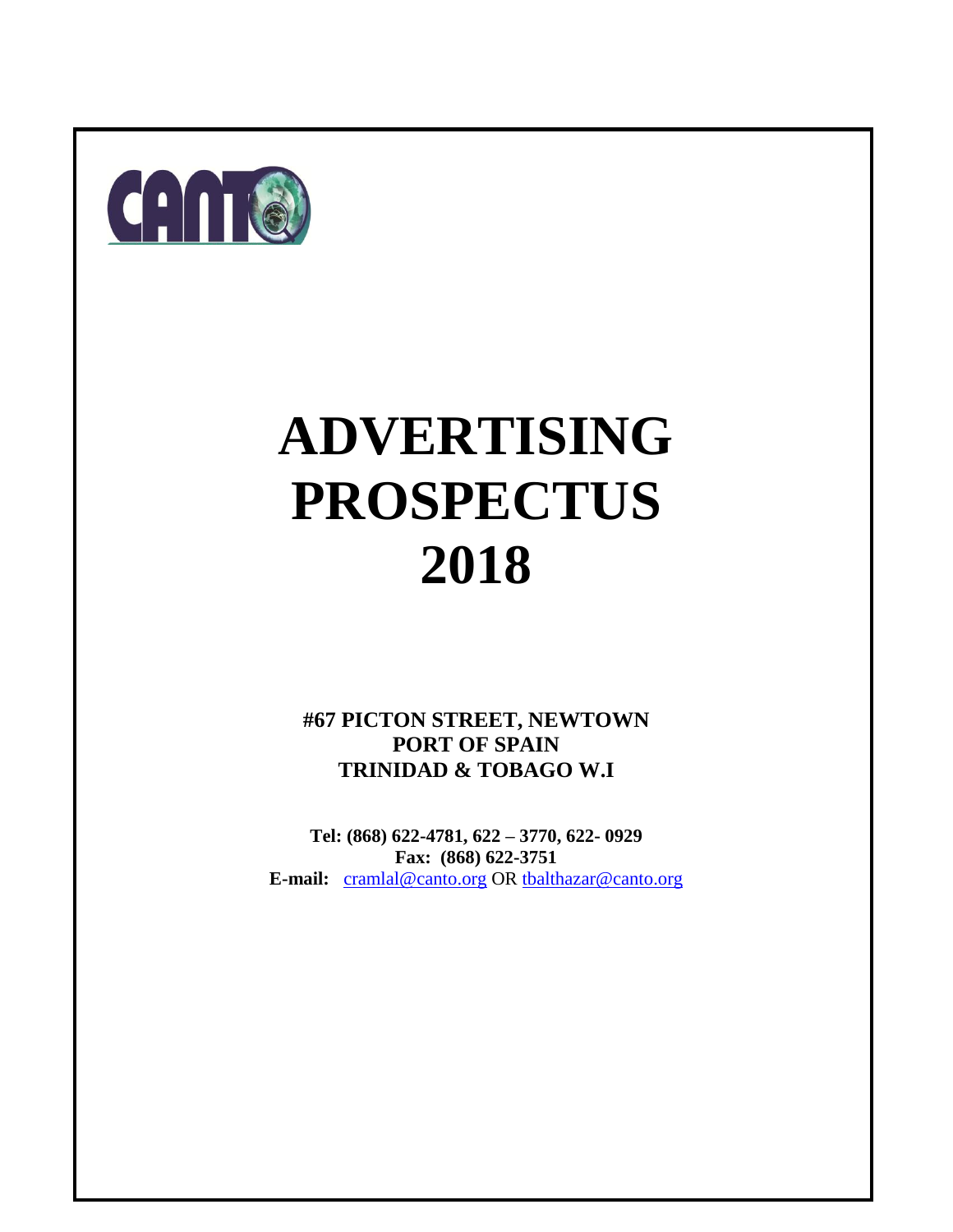# **ADVERTISING PROSPECTUS 2018**

# **Introduction**

CANTO is an internationally recognized trade association that serves a significant proportion of telecommunication organizations in the Caribbean. With one hundred and thirty (130) member companies in over thirty-four (34) countries, and affiliations with the ITU, CITEL and CTU, CANTO provides an important forum through which telecommunication organisations exchange information and share expertise.

Telecommunication companies will find the Caribbean region to be a fertile ground for innovation, growth and development. In the highly competitive market of telecommunications, equipment manufacturers and service organisations will recognise the benefit of advertising in the Association's publications that enjoy a wide circulation in the Caribbean and across the globe at competitive rates.

CANTO has two comprehensive publications that are widely distributed in the Caribbean, Latin America, and as far afield as Canada and Europe. Among our loyal readers are the decisionmakers in our member organizations, government telecommunication ministers, regulatory bodies, policy-makers, the academic fraternity and people with interests in the Caribbean telecommunications market.

Our publications are: -

| <b>CANCION</b>          | $\sim 100$     | A quarterly telecommunications magazine.                                  |
|-------------------------|----------------|---------------------------------------------------------------------------|
| <b>ANNUAL DIRECTORY</b> | $\sim$ 10 $\,$ | A Who's Who and fact sheet for the<br>Caribbean telecommunication sector. |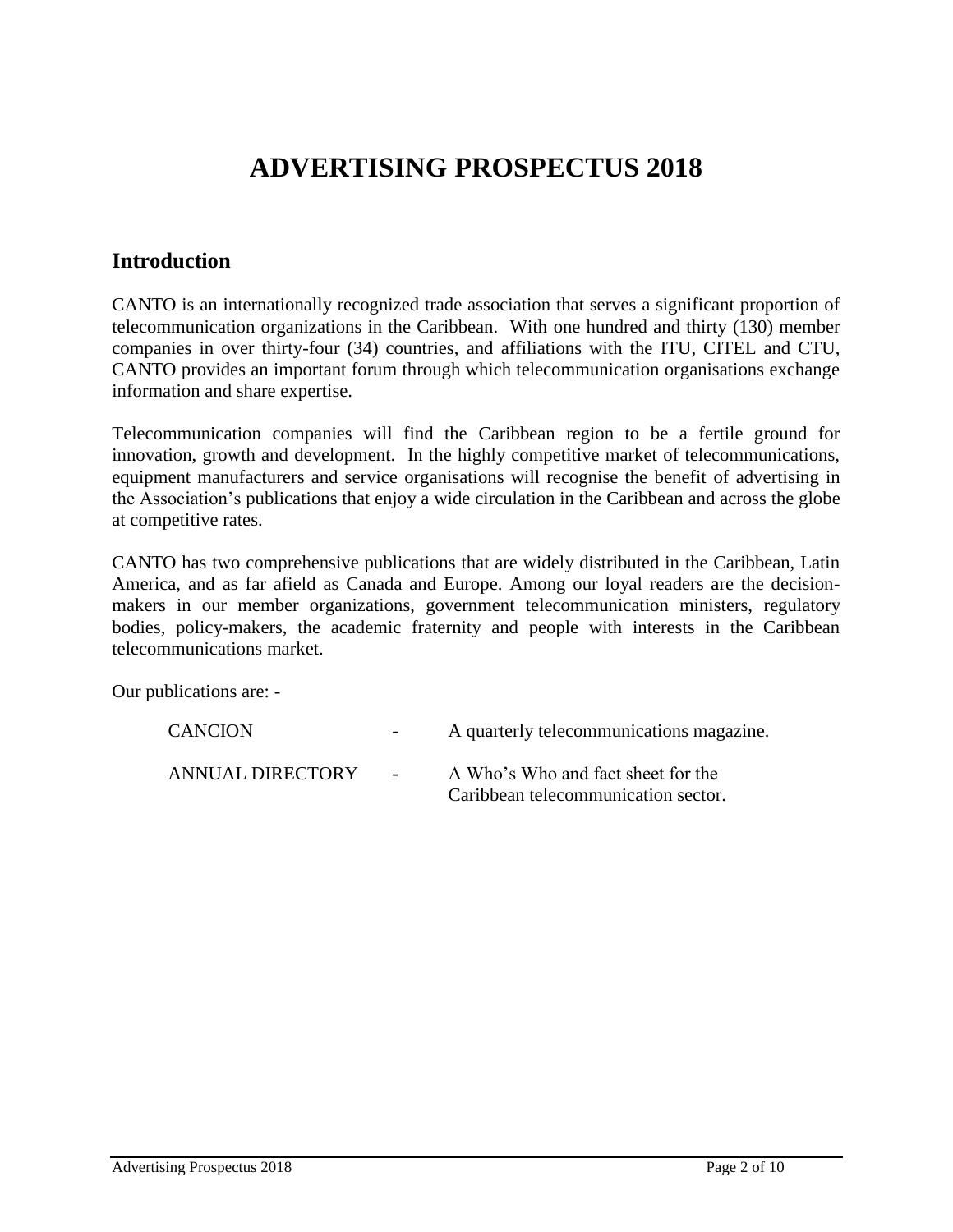In addition to our print and electronic publications CANTO hosts a Website which is the primary communication medium for our members and a valuable information resource for the Caribbean telecommunications sector and the general public.

We invite you to advertise your company's products and services in the quarterly CANCION magazine, the Annual Directory and the CANTO Website.

In order to assist you in selecting the format that is right for your organization, included in this advertising package is detailed information on the publications, advertising formats and rates.

Please take the time to peruse the various options. CANTO marketing  $\&$  sales personnel Ms. Carmen Ramlal, will be available to discuss your advertising objectives and provide any further information that you may require.

We assure you that your message through our publications will reach the right audience.

TiDarki

\_\_\_\_\_\_\_\_\_\_\_\_\_\_ Teresa Wankin Secretary General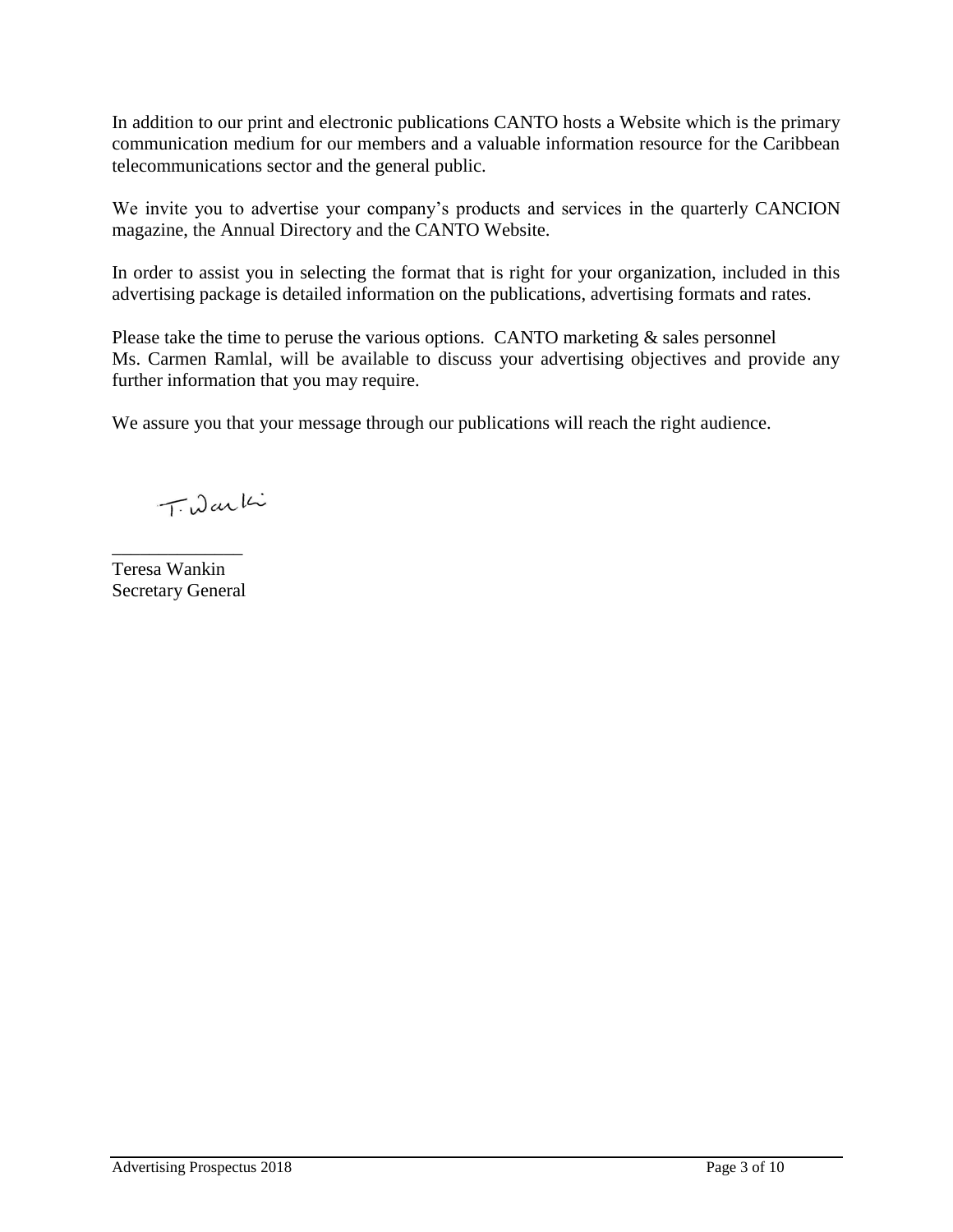# **ADVERTSING METRICS**

CANTO Publications enjoy a large pass-on readership in the office and the home that gives you, the advertiser, targeted audience of well over 25,000 persons in the ICT/telecommunications sector. Our readership includes business professionals, telecom Operators and suppliers, C-Level managers, Telecoms technical experts, regulators, government ministers, high school and university students, Human Resource & Marketing, regional professionals from over 35 countries.

#### **Cancion**

Published: Quarterly Print: 1000 copies Total Readers per Copy: 6 Digital Circulation Access – 10,000

#### **Annual Directory**

Published: Annually Print: 1000 Total Readers per Copy: 6 Digital Access 10,000

#### **Annual Report**

Published Annually Print: 200 Online Access: 10,000

#### **Conference Program**

Published: Annually Print: 500 Online Access: 10,000

#### **Website**

Monthly Unique Visitors: 9,500 Monthly Page Views: 485,000

#### **Database**

Unique Names: 10,000 Companies: 2500

#### **Social Media**

| Facebook  | Canto                  |
|-----------|------------------------|
| LinkedIn  | <b>CANTO Caribbean</b> |
| Instagram | <b>CANTO ICT</b>       |
| Twitter   | @CANTO ICT             |
| YouTube   | <b>CANTO ICT</b>       |
| Website   | www.canto.org          |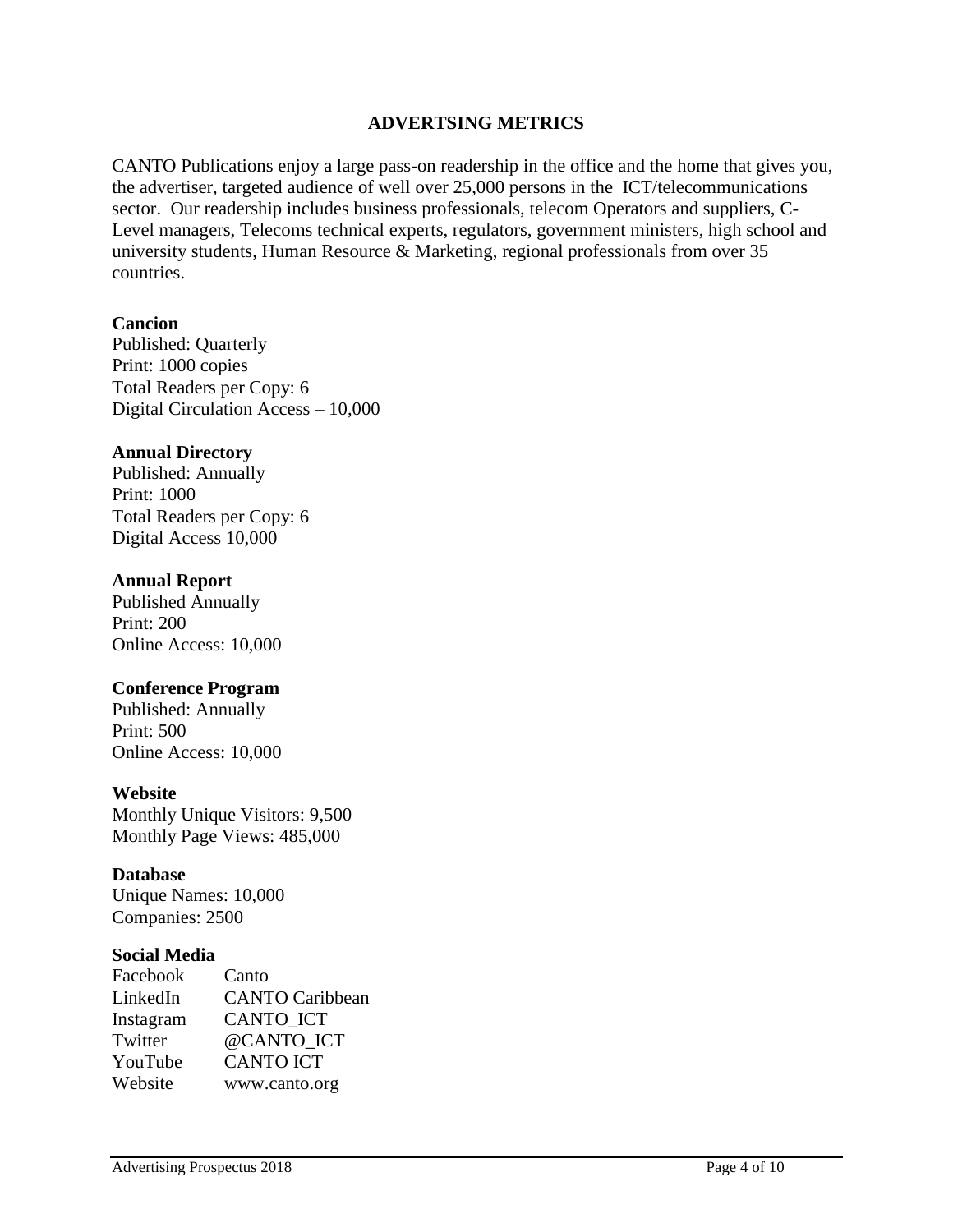## **ADVERTISING IN CANTO'S CANCION MAGAZINE**

#### **The "CANCION" Magazine**

CANTO's Cancion is the only telecommunications magazine produced in the Caribbean. A quarterly publication, the aim of the magazine is to provide current news and features on topics affecting the Caribbean and Latin American telecommunications sector.

#### **Specifications for Artwork**

- The Artwork must be submitted via email in a jpg or pdf format using a high resolution.
- Artwork must be provided in accordance with the specifications stated hereunder.

| <b>AD FORMAT</b>          | <b>DIMENSIONS</b><br>(inches) |        |  |
|---------------------------|-------------------------------|--------|--|
|                           | Width                         | Length |  |
| <b>Finished Book Size</b> | 8.5                           | 11.0   |  |
| Full Page Bleed Ad        | 9.0                           | 11.5   |  |
| Full Page Standard Ad     | 7.5                           | 10.5   |  |
| Half Page Standard Ad     | 7.5                           | 5.25   |  |
| Quarter Standard Ad       | 3.75                          | 2.60   |  |
| Half Page Bleed Ad        | 9.0                           | 5.5    |  |
| Centre-Spread Bleed Ad    | 11.5                          | 17.5   |  |
| Centre-spread Standard Ad | 10.0                          | 16.0   |  |

*Please refer to Appendix 1 for illustrations of the above formats.*

Failure to comply with these specifications will result in a twenty percent (20) % charge for inhouse re-working of your submission.

#### **Submission of Artwork / Publication Due Date**

| <b>Deadlines</b>                | 1 <sup>st</sup> Quarter                | 2 <sup>nd</sup> Quarter     | 3 <sup>rd</sup> Ouarter | 4 <sup>th</sup> Quarter |
|---------------------------------|----------------------------------------|-----------------------------|-------------------------|-------------------------|
| Submission of<br><b>Artwork</b> | $19th$ February, 2018                  | $15th$ April, 2018          | $26th$ August, 2018     | $18th$ November, 2018   |
| <b>Publication Due</b><br>Date  | 30 <sup>th</sup><br><b>March, 2018</b> | $30^{\text{th}}$ June, 2018 | 30 September, 2018      | $30th$ December, 2018   |

*Disclaimer:*

*\*Dates subject to change*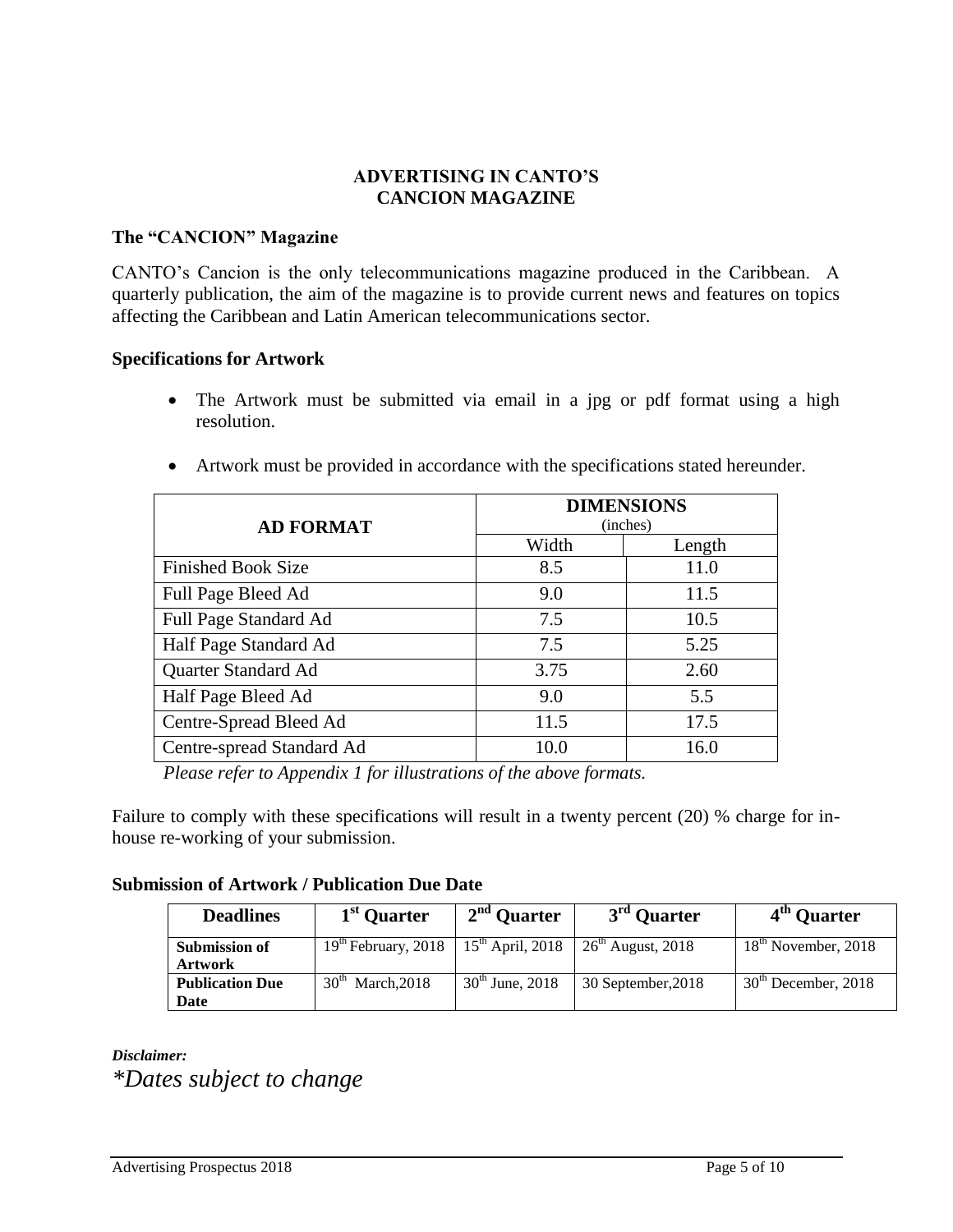# **Advertising Rates**

| <b>ADVERTISEMENT</b>      | <b>COLOUR</b> | <b>BLACK &amp; WHITE</b> |
|---------------------------|---------------|--------------------------|
|                           | \$US)         | \$US)                    |
| <b>Inside Front Cover</b> | 3,000         | 2,700                    |
| <b>Inside Back Cover</b>  | 3,000         | 2,700                    |
| <b>Outside Back Cover</b> | 3,500         | 3,200                    |
| Center-spread             | 4,000         | 3,500                    |
| Half Page Spread          | 2,000         | 1,500                    |
| <b>Full Page</b>          | 2,400         | 2,000                    |
| <b>Half</b> Page          | 1,200         | 1,000                    |
| <b>Quarter Page</b>       | 600           | 500                      |
|                           |               |                          |

Following are the rates for the available advertisement formats.

# **Invoicing / Payments**

A fifty (50%) deposit is required with your signed agreement.

CANTO will subsequently issue an invoice for the full amount along with your receipt on your deposit. The invoice must be made payable within thirty (30) days of the date of the invoice.

#### **Entitlements**

Copies of each publication will be provided in accordance with entitlements listed hereunder.

| <b>ADVERTISEMENT</b>      | <b>ENTITLEMENT</b><br>(Number of Copies) |  |
|---------------------------|------------------------------------------|--|
| <b>Inside Front Cover</b> |                                          |  |
| <b>Inside Back Cover</b>  | 3                                        |  |
| <b>Outside Back Cover</b> | 3                                        |  |
| Centre-spread             | 3                                        |  |
| Half Page Spread          |                                          |  |
| <b>Full Page</b>          | 2                                        |  |
| <b>Half</b> Page          |                                          |  |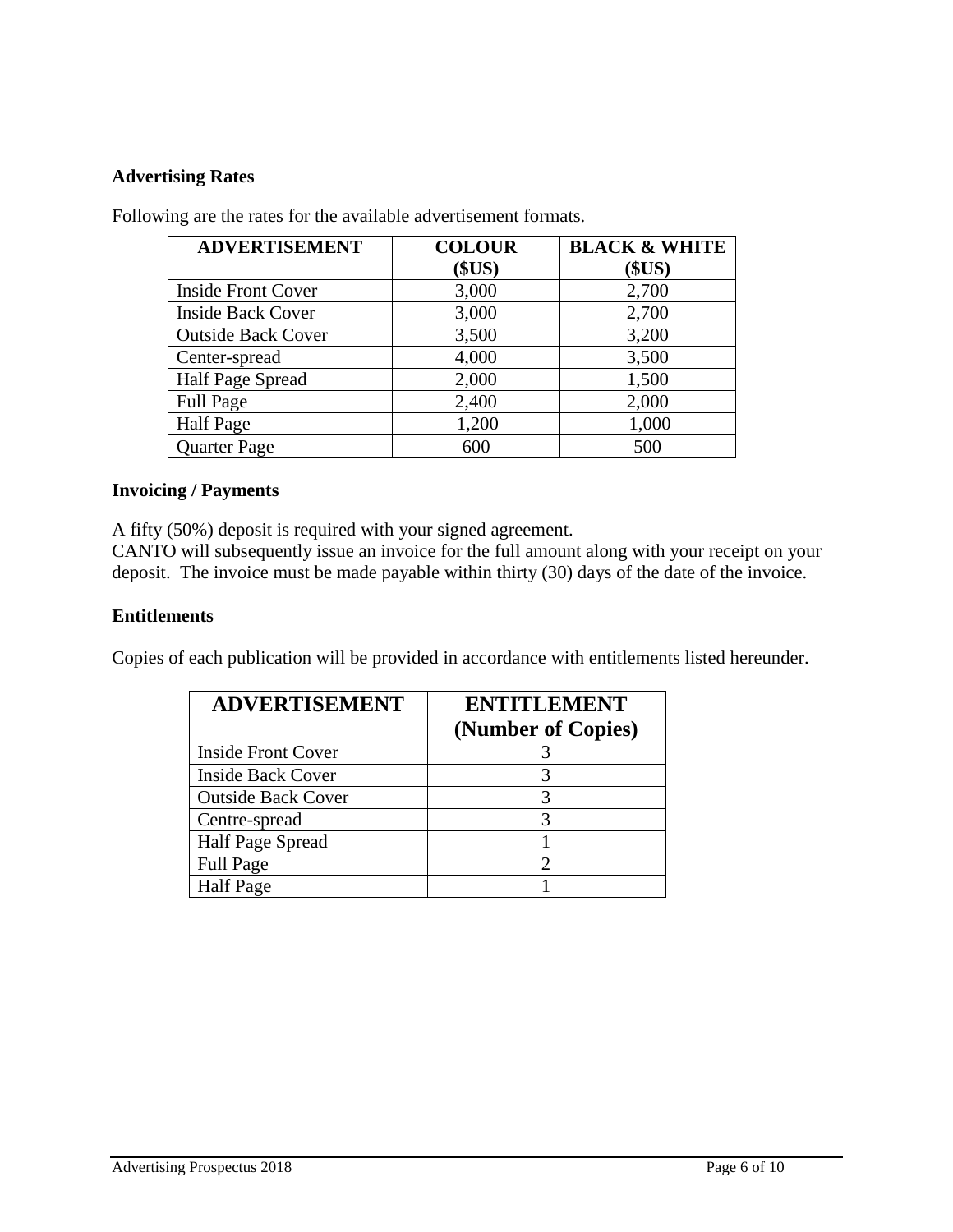#### **ADVERTISING IN CANTO'S ANNUAL DIRECTORY**

#### **The Annual Directory**

This publication is essential reference for any one with an interest in Telecommunications in the Caribbean. It is a "Who's Who" for the telecommunications sector in the region and provides information on our one hundred and ten (130) members, Government Officials, Regulatory Bodies and statistics for Caribbean telecommunication networks.

#### **Specifications for Artwork**

- The artwork must be submitted via email in a jpg or pdf format using a high resolution.
- $\blacklozenge$  A ¼ inch space allowance must be left for the gutter so type will not be hidden

| <b>AD FORMAT</b>          | <b>DIMENSIONS</b><br>(Inches) |        |
|---------------------------|-------------------------------|--------|
|                           | Width                         | Length |
| <b>Finished Book Size</b> | 7.5                           |        |
| Full Page Bleed Ad        | 8.0                           | 11.5   |
| <b>Full Page Standard</b> | 6.5                           | 10     |
| Half Page Standard Ad     | 6.5                           |        |
| Half Page Bleed Ad        | 8                             | 5.75   |

Artwork must be provided in accordance with the specifications stated hereunder.

 *Please refer to Appendix 1 for illustrations of the above formats*

*Failure to comply with these specifications will result in a twenty percent (20%) additional charge for in-house re-working of your submission.*

#### **Submission of Artwork/ Publication Due Date**

| <b>DEADLINES</b>             | Directory 2018                   |  |
|------------------------------|----------------------------------|--|
| <b>Submission of Artwork</b> | $\overline{30^{th}}$ April, 2018 |  |
| <b>Publication Due Date</b>  | $30^{th}$ May, 2018              |  |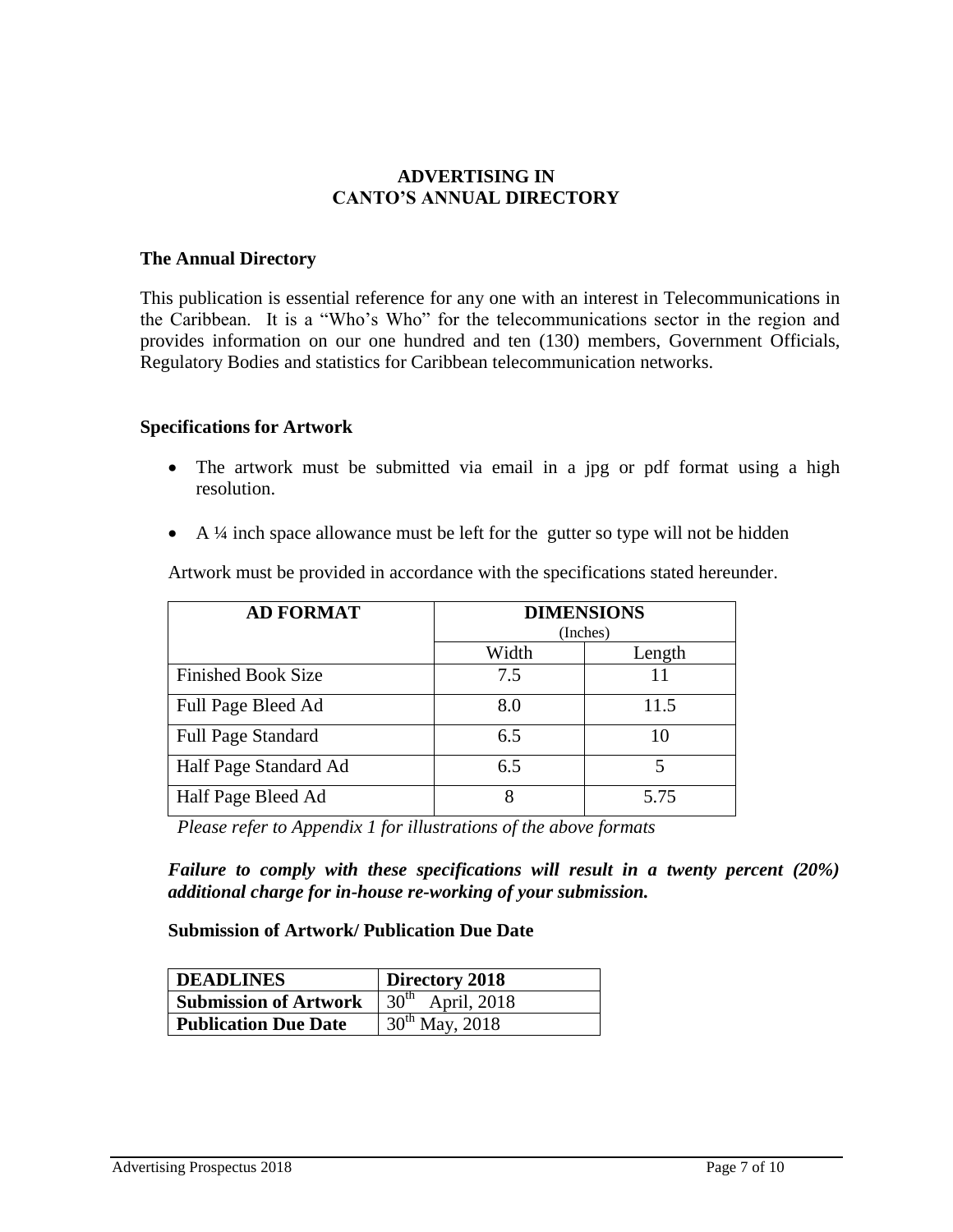# **Advertisements Rates**

Following are the rates for the available advertisement formats.

| <b>ADVERTISEMENTS</b>     | <b>COLOUR</b><br>\$US) | <b>BLACK &amp;</b><br><b>WHITE</b><br>\$US) |
|---------------------------|------------------------|---------------------------------------------|
| <b>Inside Front Cover</b> | 3,500                  | 3,000                                       |
| <b>Inside Back Cover</b>  | 3,500                  | 3,000                                       |
| <b>Outside Back Cover</b> | 4,500                  | 4,000                                       |
| <b>Full Page</b>          | 2,800                  | 2,500                                       |
| <b>Half Page</b>          | 1,400                  | 1,000                                       |

# **Invoicing / Payment**

A fifty (50%) deposit is required with your signed agreement.

CANTO will subsequently issue an invoice for the full amount along with your receipt on your deposit. The invoice must be made payable within thirty (30) days of the date of the invoice.

#### **Entitlement**

Copies of each publication will be provided in accordance with entitlements listed hereunder.

| <b>ADVERTISEMENT</b>      | <b>ENTITLEMENT</b><br>(Number of Copies) |  |
|---------------------------|------------------------------------------|--|
| <b>Inside Front Cover</b> |                                          |  |
| <b>Inside Back Cover</b>  |                                          |  |
| <b>Outside Back Cover</b> |                                          |  |
| <b>Full Page</b>          |                                          |  |
| <b>Half Page</b>          |                                          |  |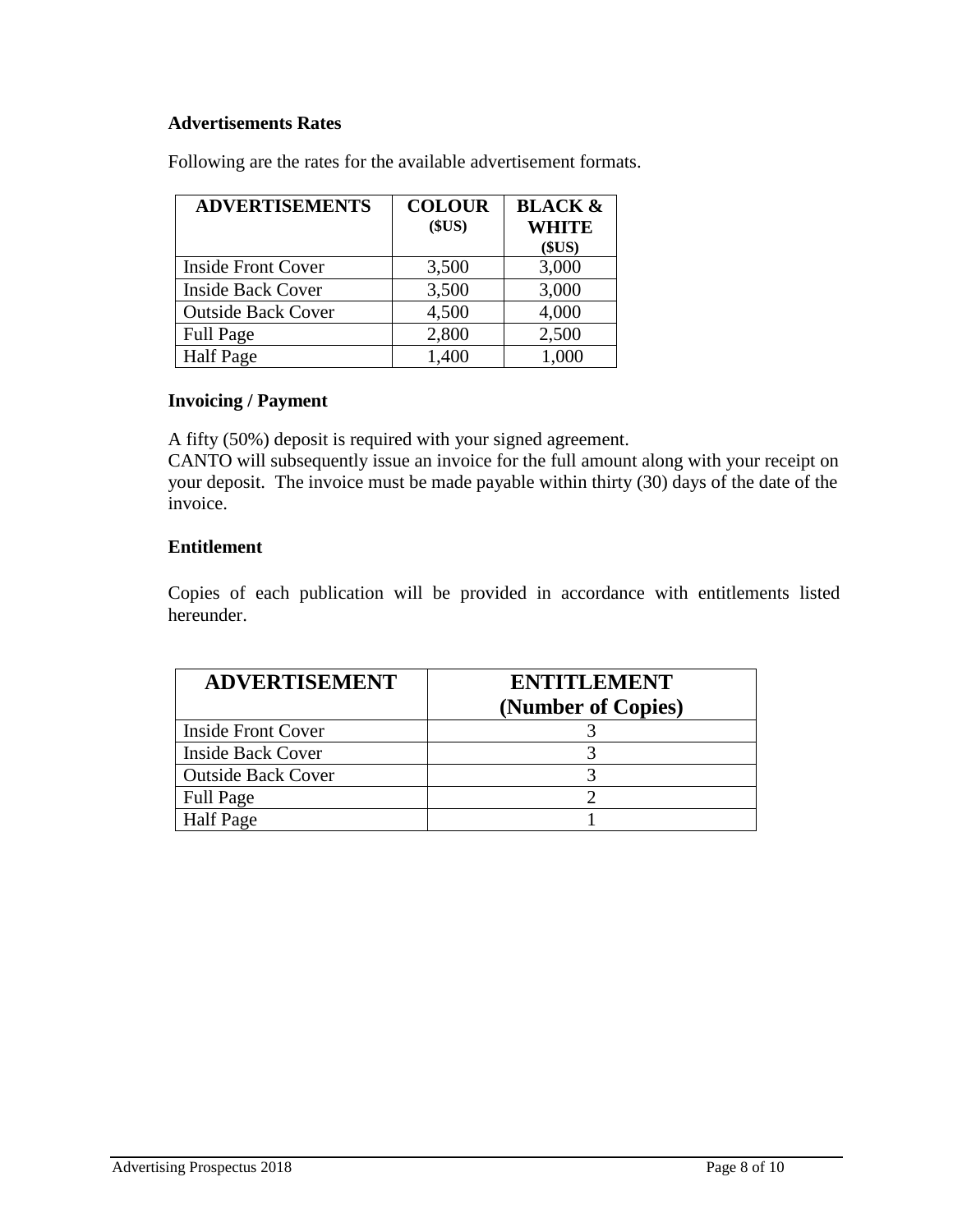# **ADVERTISING ON CANTO WEBSITE**

CANTO Website offers a comprehensive and detailed outlook on the latest trends and development in the telecommunications industry within the Caribbean and by extension the rest of the world. The Website was designed by our member for our members

#### **There are two types of Advertisements:**

- Fixed Those are small fixed ads in a block located on the right hand of the page
- Banner Ad Large ad which is located on the top of the home page

#### **Fixed Advertisements**

- Fixed Advertisements will be uploaded on a first come first serve basis due to limited spots
- Advertisement will be placed for a minimum of one month and a maximum of one year
- Artwork must be submitted seven (7) business days before intended published date
- Artwork must measure 150 px (w) x 150 px (h) and may be sent in gif or jpeg format.

#### **Banner Advertisements**

- Banner Ads must measure 900 x 140 pixels and may be sent in gif or jpg format.
- Advertisement will be hyperlinked to Advertisers' website

| <b>TYPE</b>           | <b>DURATION</b>    | PRICE(US\$)          |
|-----------------------|--------------------|----------------------|
| Fixed Ad-Market Place |                    |                      |
|                       | One $(1)$ month    | 200.00               |
|                       | Three $(3)$ months | 540.00               |
|                       | $Six (6)$ months   | 1,020.00             |
|                       | One year           | 1,920.00             |
|                       |                    |                      |
|                       |                    |                      |
| <b>Banner</b> Ad      |                    |                      |
|                       | One(1) month       | 1,500.00             |
|                       | Three (3)months    | 1,350.00 per month   |
|                       | $Six (6)$ months   | 1,200.00 per month   |
|                       | One year           | $1,000.00$ per month |

#### **WEBSITE ADVERTISING RATES**